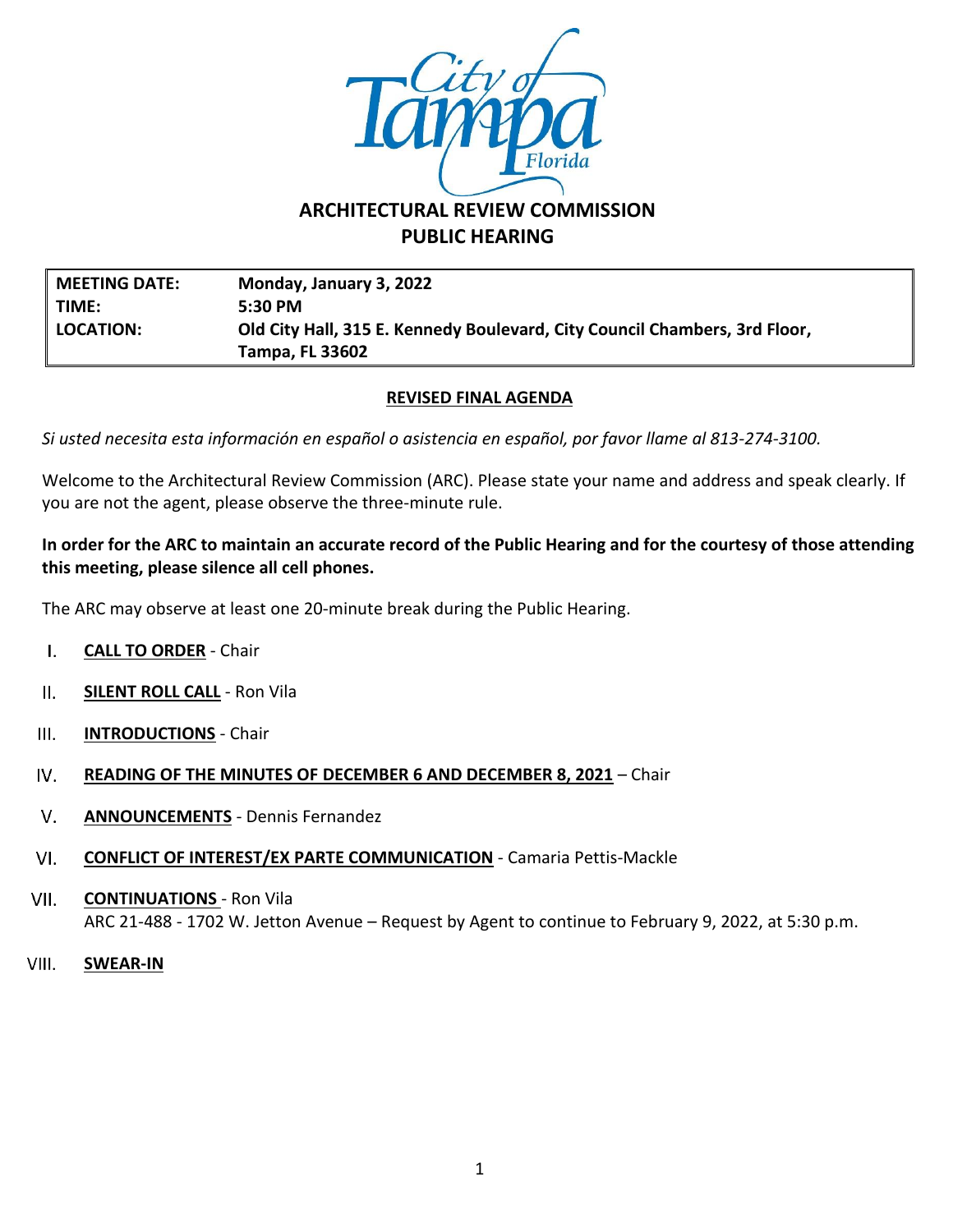#### IX. **ITEMS TO BE REVIEWED:**

| ARC 21-440/ OWNER:<br><b>REZ 21-96</b> | AGENT:<br>DISTRICT:<br>LOCATION:<br>REQUEST:<br><b>PURPOSE:</b>                         | Hb Ami Properties, LLC<br>David Mechanik<br>Tampa Heights<br>404, 406, 408 E. Oak Avenue<br><b>Recommendation: Re-Zone from PD to PD</b><br>Commercial                                                                                                                 |
|----------------------------------------|-----------------------------------------------------------------------------------------|------------------------------------------------------------------------------------------------------------------------------------------------------------------------------------------------------------------------------------------------------------------------|
| ARC 22-21/<br><b>REZ 21-91</b>         | OWNER:<br>AGENT:<br><b>DISTRICT:</b><br>LOCATION:<br><b>REQUEST:</b><br><b>PURPOSE:</b> | Steven Eshkenazi<br>Steven Eshkenazi<br><b>Tampa Heights</b><br>1909 N. Florida Avenue<br>Recommendation: Re-Zone from CI to RM-24<br>Commercial                                                                                                                       |
| <b>ARC 21-488</b>                      | OWNER:<br>AGENT:<br>DISTRICT:<br>LOCATION:<br><b>REQUEST:</b><br><b>PURPOSE:</b>        | TB Homes Land LXXVII LLC<br><b>Scott Steady</b><br>Hyde Park<br>1702 W. Jetton Avenue<br>Certificate of Appropriateness - New Construction: Primary Structure,<br>Accessory Structure,<br>Residential<br>Request by agent to continue to February 9, 2022 at 5:30 p.m. |
| <b>ARC 21-406</b>                      | <b>OWNER:</b><br>AGENT:<br>DISTRICT:<br>LOCATION:<br><b>REQUEST:</b><br><b>PURPOSE:</b> | Pineywoods Florida VII, LLC<br>Shaun Luttrell<br>Hyde Park<br>203 W. Verne Street and 202 W. Beach Place<br>Certificate of Appropriateness - New Construction: Primary Structure,<br>Site Improvements<br><b>Storefront Residential</b>                                |
| <b>ARC 22-09</b>                       | OWNER:<br>AGENT:<br><b>DISTRICT:</b><br>LOCATION:<br>PURPOSE: Residential               | Cedric Fluker<br>Ralph Schuler<br>Tampa Heights<br>411 E. Palm Avenue<br>REQUEST: Certificate of Appropriateness - New Construction: Duplex, Accessory Structure,<br>Site Improvements                                                                                 |